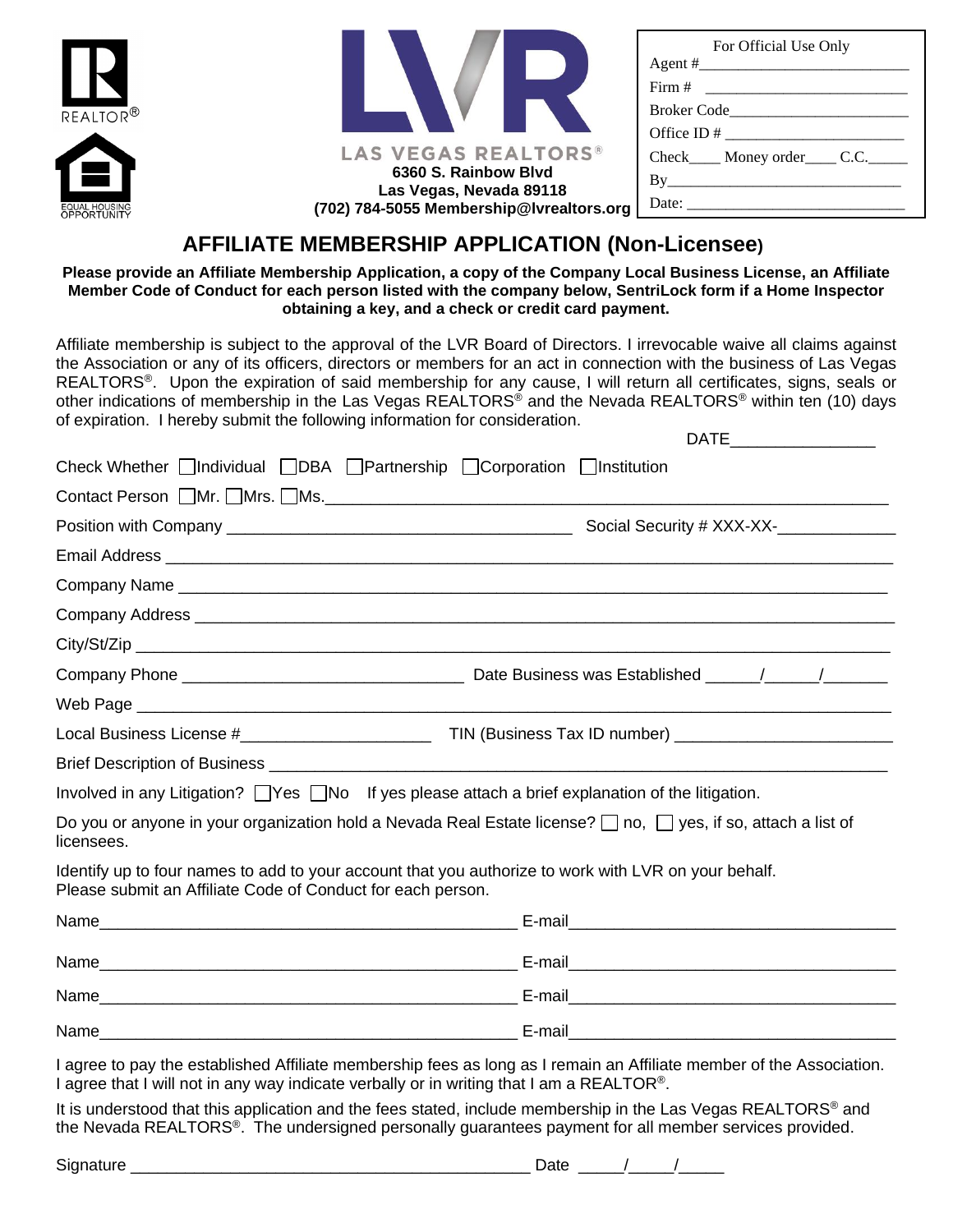### Las Vegas REALTORS® POLICY 700-8 AFFILIATE MEMBER CODE OF CONDUCT

As an Affiliate Member of Greater Las Vegas Association of REALTORS®, I will abide by the "Affiliate Member Code of Conduct." I pledge to demonstrate to REALTORS® and Affiliates that I am a professional and strive to do my best in serving my clients.

An Affiliate Member will not deny equal professional services to any person for reasons of race, color, religion, sex, sexual orientation, handicap, familial status, or national origin. Affiliates will not be parties to any plan or agreement to discriminate against a person or persons on the basis of race, color, religion, sex, handicap, familial status, or national origin.

An affiliate member will not disparage competitors or other Affiliates for any reason. The Affiliate will not attempt to gain any unfair advantage over competitors by knowingly or recklessly making false or misleading statements about competitors or Greater Las Vegas Association of REALTORS® Members.

An Affiliate Member is required to use professional courtesy and consideration at all Greater Las Vegas Association of REALTORS® events. This means refraining from actively marketing their business, distributing marketing materials or business cards, or otherwise encroaching on the benefits allotted to paid affiliate sponsors.

An Affiliate Member will be informed and do business in accordance with all laws, governmental regulations, and public policies in the field in which the Affiliate customarily engages. Affiliates will carry proper insurance and licensure(s), where applicable.

An Affiliate Member will provide a level of proficient service in keeping with the standards of practice in the field in which the Affiliate customarily engages.

An Affiliate Member will not undertake activities that compromise or interfere with the contractual business relationship REALTOR® and Affiliate Members have with their customers and clients.

An Affiliate Member will abide by the Bylaws of the Association.

Violation of the Code of Conduct will result in disciplinary action per discretion of the Board of Directors:

- 1st violation will result in a written warning.
- 2nd violation will result in event attendance suspension and sponsorship opportunities revoked for a period of 6 months.
- 3rd violation will result in termination of affiliate membership.

I have carefully read and understand the Greater Las Vegas Association of REALTORS® Affiliate Code of Conduct and commit to uphold this code through my membership. Violations to the Code of Conduct are grounds for disciplinary action, up to and including termination of membership.

Affiliate membership is subject to the approval of the Board of Directors. I irrevocable waive all claims against the Association or any of its officer, directors or members for an act in connection with the business of the Association. Upon the expiration of said membership for any cause, I will return to the Association all certificates, signs, seals or other indications of membership in the Association and the Nevada Association of REALTORS® and will be refunded joining fees paid.

I understand that until my membership is approved by the Board of Directors, I cannot join a committee or sponsor an event.

| Signed | Date |
|--------|------|
|        |      |

Last Revision: December 19, 2019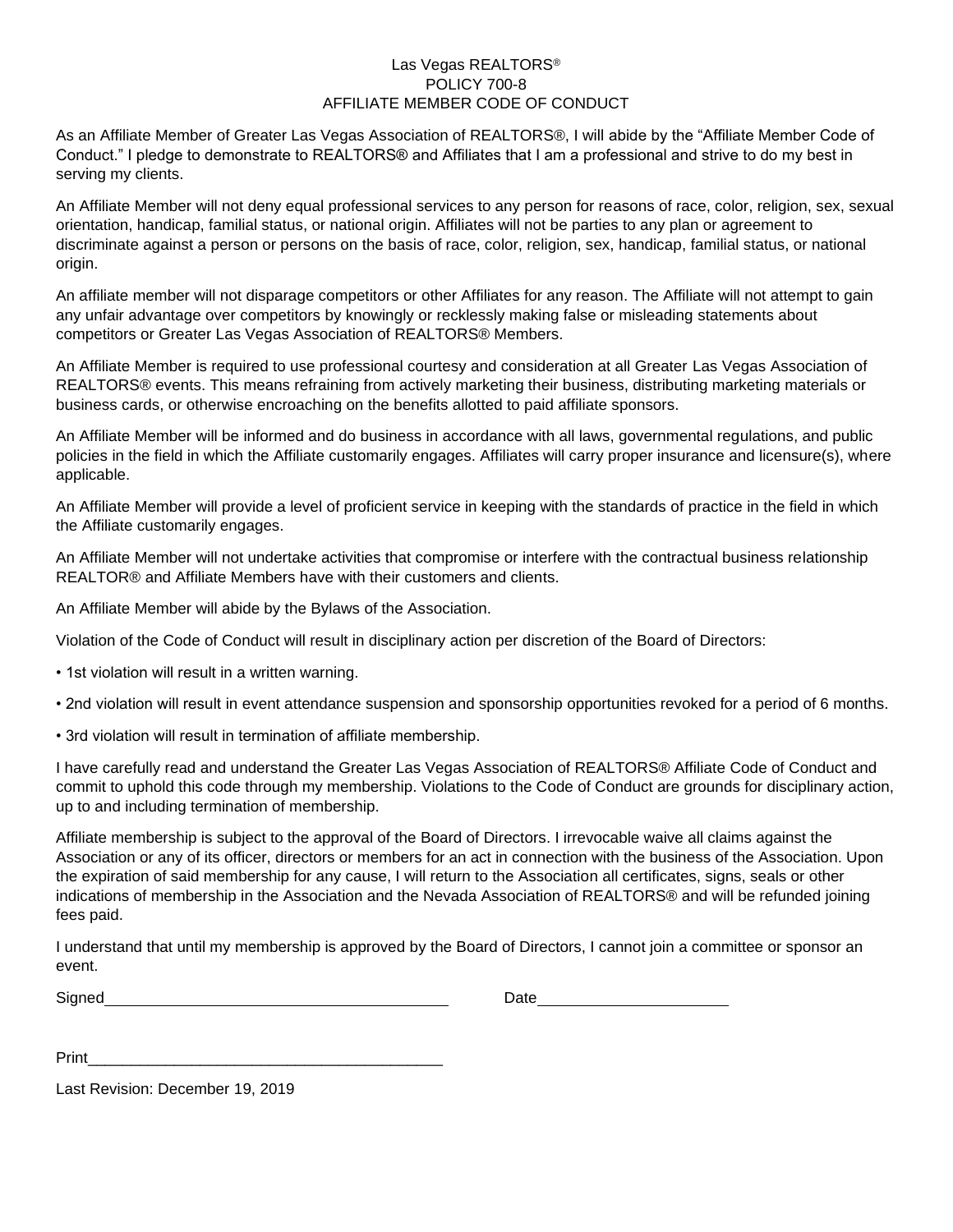



Home Inspectors obtaining SentriLock only

The SentriKey Real Estate App is compatible with both Apple and Android devices. Android devices need to have an operating system of 6.0 or higher. Apple devices need to have an operating system of 9.0 or higher. The app is not compatible with Windows devices.

If you have any questions regarding the SentriLock website or Mobile app we have two SentriLock employees that can help you in the building. To contact them their direct line is 702-784-5022.

Need help after business hours the phone number is 1-866-736-8745.

**Signature of Applicant**: \_\_\_\_\_\_\_\_\_\_\_\_\_\_\_\_\_\_\_\_\_\_\_\_\_\_\_\_\_\_\_\_\_\_\_\_\_\_\_\_\_\_\_\_\_ Date:\_\_\_\_\_\_\_\_\_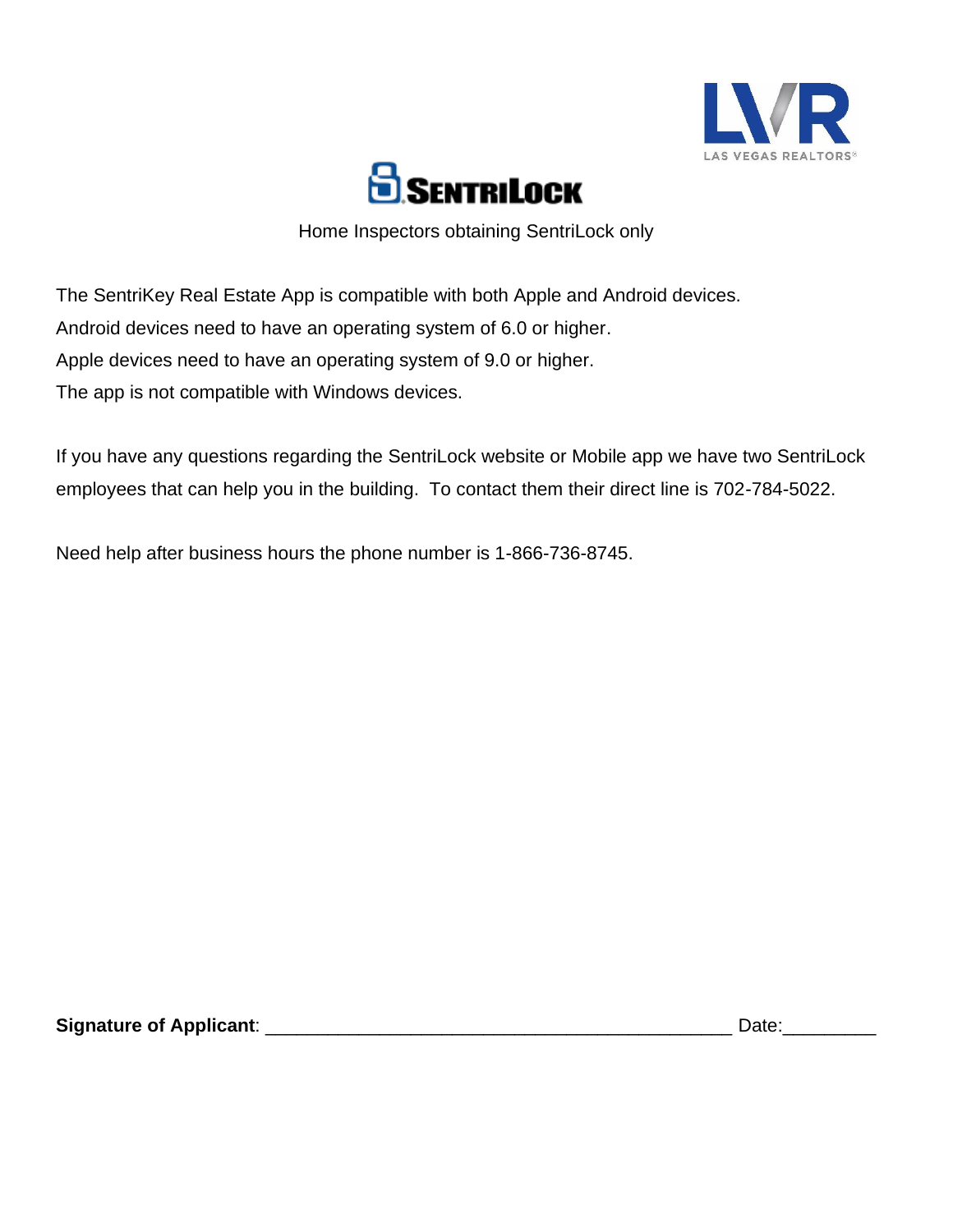

### **AFFILIATE MEMBERSHIP DUES & FEES SCHEDULE 2022**

**Please provide an Affiliate Membership Application, a copy of the Company Local Business License, an Affiliate Member Code of Conduct for each person listed with company, SentriLock form if a Home Inspector obtaining a key, and a check or credit card payment.**

| Dues table for new members joining in month: |        |            |        |        |            |        |        |        |             |       |            |            |
|----------------------------------------------|--------|------------|--------|--------|------------|--------|--------|--------|-------------|-------|------------|------------|
|                                              | Jan    | <b>Feb</b> | Mar    | Apr    | <b>May</b> | Jun    | Jul    | Aug    | <b>Sept</b> | Oct   | <b>Nov</b> | <b>Dec</b> |
| <b>LVR</b>                                   | 250.00 | 229.17     | 208.33 | 187.50 | 166.67     | 145.83 | 125.00 | 104.17 | 83.33       | 62.50 | 41.67      | 20.83      |
| <b>NVR</b>                                   | 50.00  | 45.83      | 41.67  | 37.50  | 33.33      | 29.17  | 25.00  | 20.83  | 16.67       | 12.50 | 8.33       | 4.17       |
| Total:                                       | 300.00 | 275.00     | 250.00 | 225.00 | 200.00     | 175.00 | 150.00 | 125.00 | 100.00      | 75.00 | 50.00      | 325.00     |

### **Affiliate Member:** Application Fee **\$350.00**

## **SENTRILOCK KEY APP HOME INSPECTORS ONLY**

### **(Optional)**

### **Inspectors must bring in a copy of their Large Home Inspectors License, Affiliate Membership Application, a copy of the Company Local Business License, SentriLock form, an Affiliate Member Code of Conduct for each person listed with company and a check or credit card payment**

There is a one-time activation fee of **\$250.00** for all new and returning members due at time of joining. Please refer to chart below for pro-rated key maintenance fees. The SentriKey Real Estate App is compatible with both Apple and Android devices. Android devices need to have an operating system of 6.0 or higher. Apple devices need to have an operating system of 9.0 or higher. The app is not compatible with Windows devices.

|                                       | Jan    | <b>Feb</b> | <b>Mar</b> | Apr   | <b>May</b> | Jun    | July   | Aug    | <b>Sept</b> | Oct    | <b>Nov</b> | <b>Dec</b> |
|---------------------------------------|--------|------------|------------|-------|------------|--------|--------|--------|-------------|--------|------------|------------|
| Key                                   | 100.00 | 83.33      | 66.67      | 50.00 | 33.33      | 216.67 | 200.00 | 183.33 | 166.67      | 150.00 | 133.33     | 116.67     |
| Key Maintenance fees are due in July. |        |            |            |       |            |        |        |        |             |        |            |            |